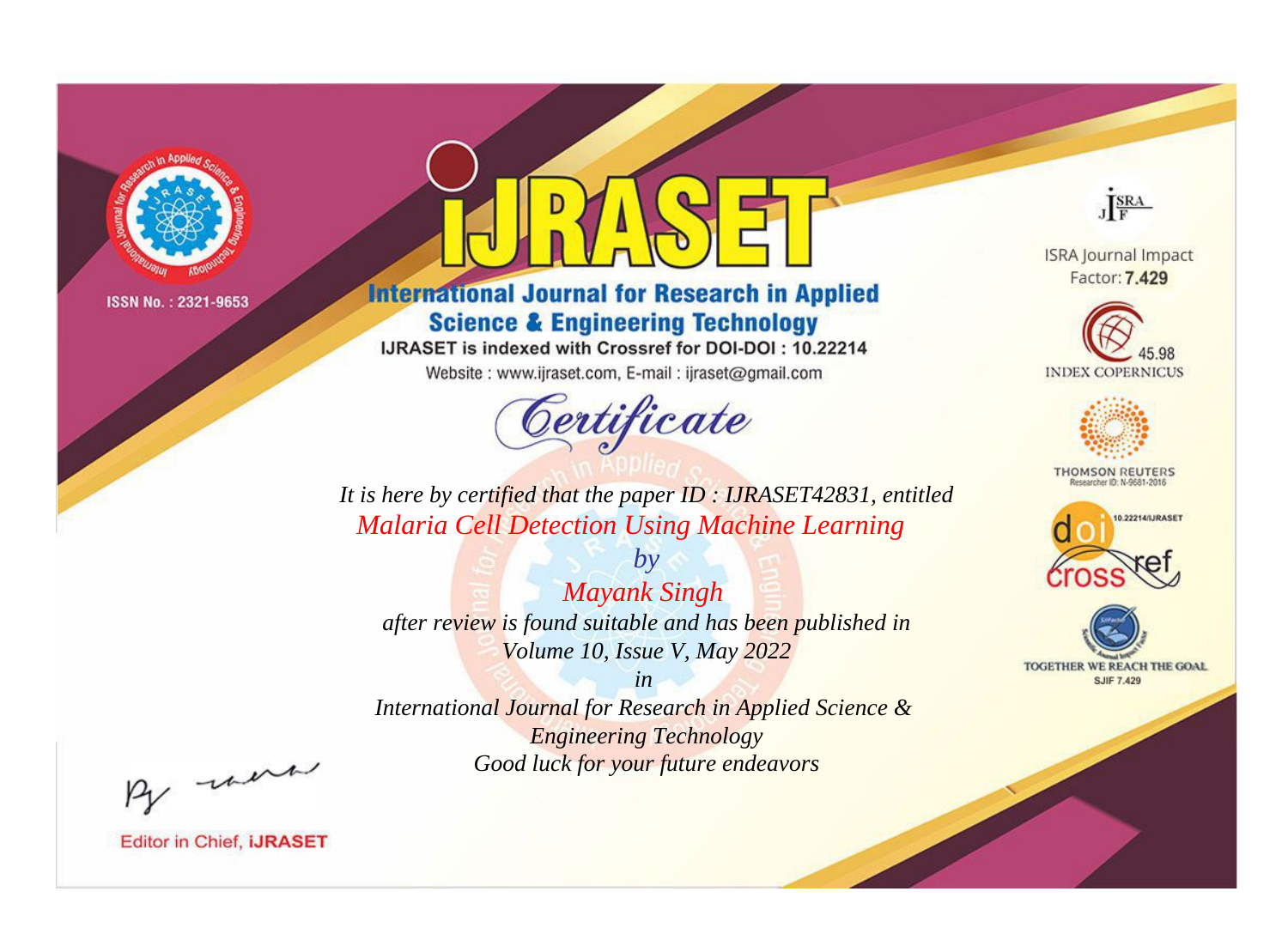

# **International Journal for Research in Applied Science & Engineering Technology**

IJRASET is indexed with Crossref for DOI-DOI: 10.22214

Website: www.ijraset.com, E-mail: ijraset@gmail.com



JERA

**ISRA Journal Impact** Factor: 7.429





**THOMSON REUTERS** 



TOGETHER WE REACH THE GOAL **SJIF 7.429** 

*It is here by certified that the paper ID : IJRASET42831, entitled Malaria Cell Detection Using Machine Learning*

*by Rishabh Khurana after review is found suitable and has been published in Volume 10, Issue V, May 2022*

*in* 

*International Journal for Research in Applied Science & Engineering Technology Good luck for your future endeavors*

By morn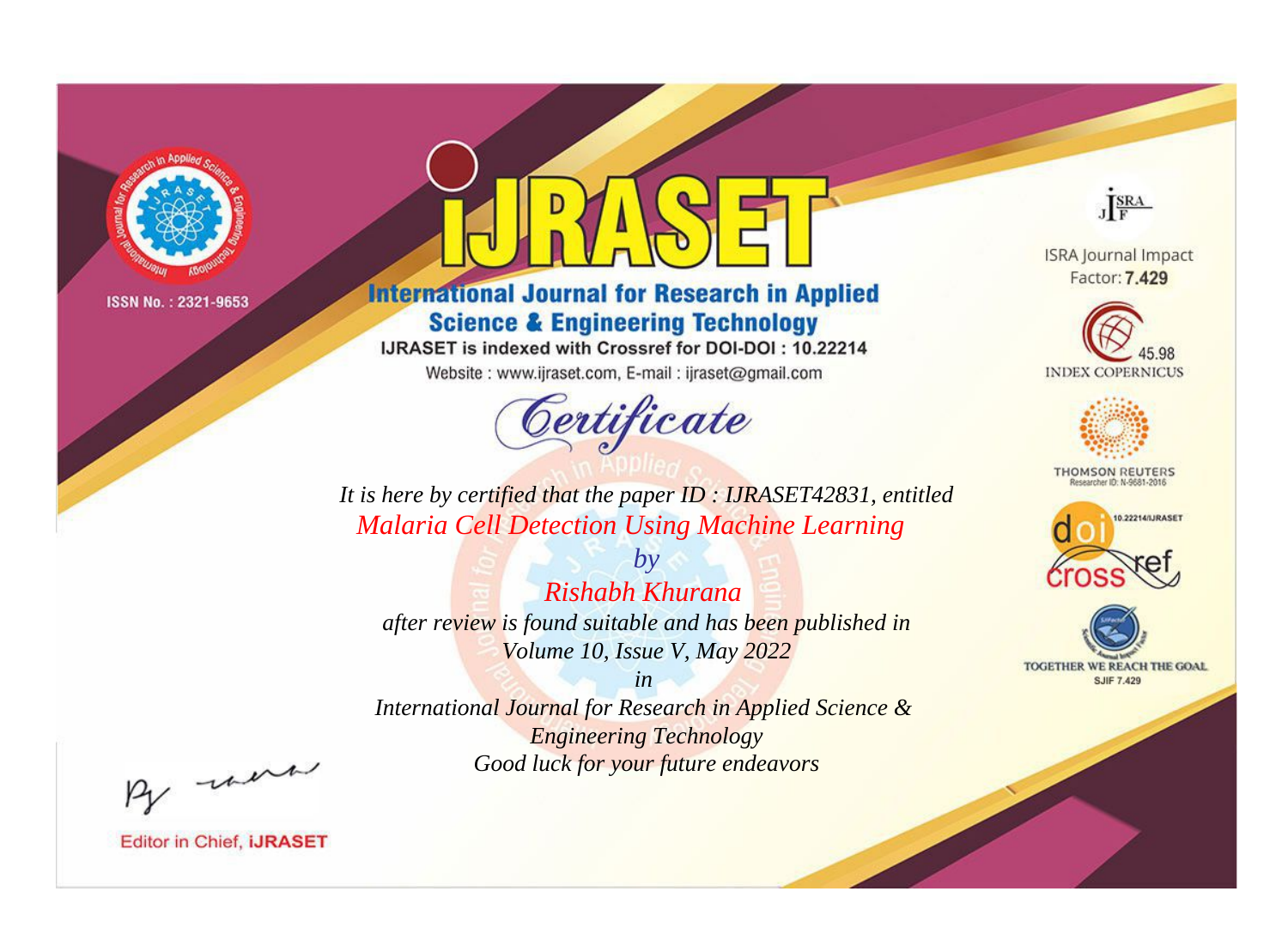

# **International Journal for Research in Applied Science & Engineering Technology**

IJRASET is indexed with Crossref for DOI-DOI: 10.22214

Website: www.ijraset.com, E-mail: ijraset@gmail.com



JERA

**ISRA Journal Impact** Factor: 7.429





**THOMSON REUTERS** 



TOGETHER WE REACH THE GOAL **SJIF 7.429** 

*It is here by certified that the paper ID : IJRASET42831, entitled Malaria Cell Detection Using Machine Learning*

*by Parichay Jain after review is found suitable and has been published in Volume 10, Issue V, May 2022*

*in* 

*International Journal for Research in Applied Science & Engineering Technology Good luck for your future endeavors*

By morn